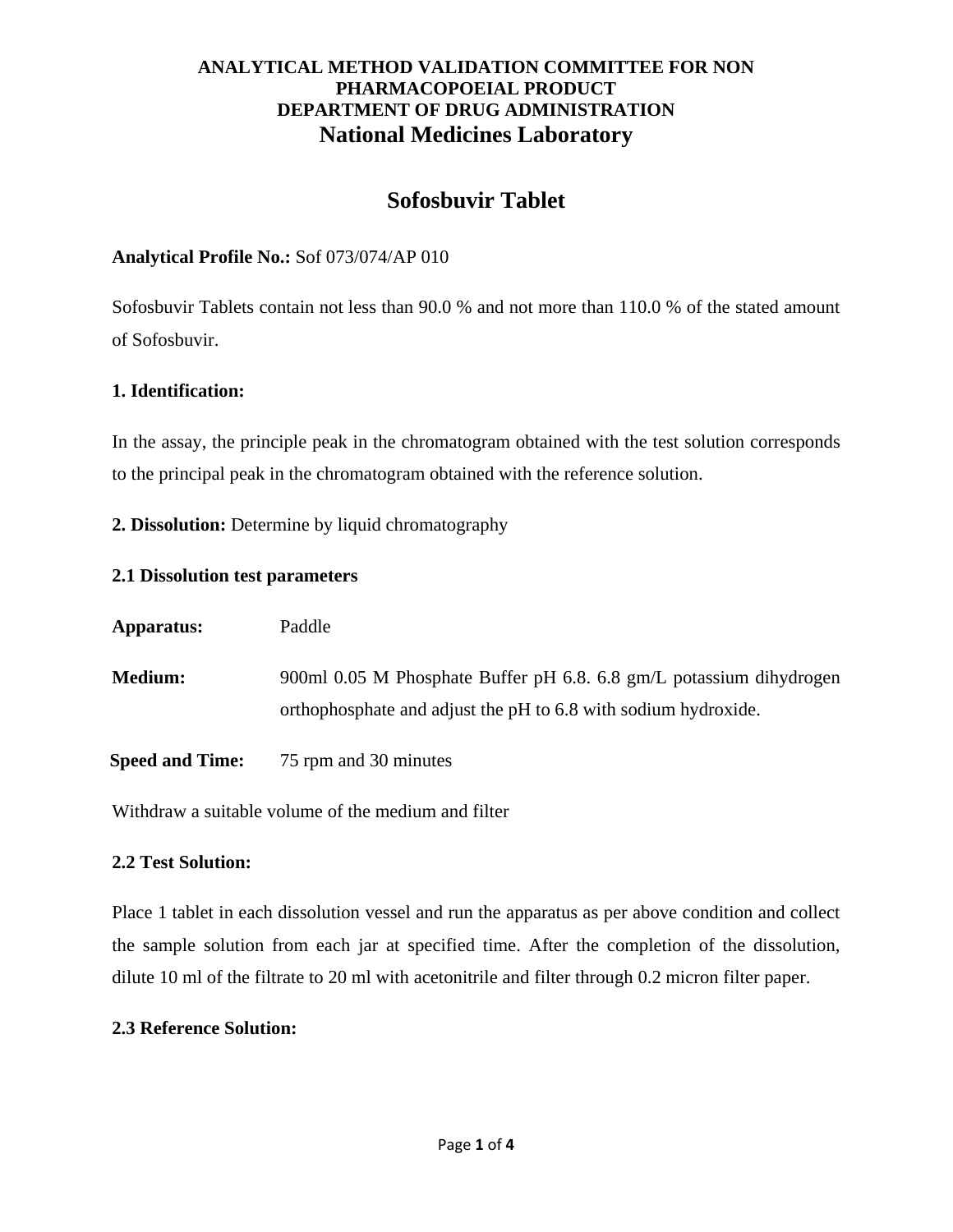Weigh accurately about 25 mg of working standard of sofosbuvir and transfer into 50 ml volumetric flask. Dissolve in the dissolution medium and make up the volume to 50 ml with dissolution medium. Dilute 10 ml of the resulting solution to 20 ml with Acetonitrile. Filter through 0.2 micron filter paper.

### **2.4 Procedure:**

Use chromatographic system as described in the Assay using injection volume  $20 \mu$ .

Inject 20 µl of reference solution five/six times. The test is not valid unless the column efficiency is not less than 2000 theoretical plates. The tailing factor is not more than 2.0 and the relative standard deviation for replicate injections in not more than 2.0%.

Inject the reference solution and test solution.

Calculate the release of the drug in each tablet.

### **2.5 Limit**:

D. Not less than 75 % of the stated amount.

**3. Assay:** Determine by liquid chromatography

**3.1 Solvent mixture:** Prepare a mixture of Water and Acetonitrile (70:30)

**3.2 Test Solution:** Weigh individually 20 tablets and crush the tablet to fine powder. Weigh accurately the powder equivalent to 50 mg of sofosbuvir into 100 ml volumetric flask. Add about 70 ml of solvent mixture, sonicate for about 10 minutes and cool the solution to room temperature and make up the volume to 100 ml with solvent mixture. Centrifuge the solution. Dilute 10 ml of the solution to 25 ml with solvent mixture. Filter the solution with 0.2 micron filter paper.

**3.3 Reference Solution:** Weigh accurately about 25 mg of working standard of sofosbuvir and transfer into 50 ml volumetric flask. Dissolve in the solvent mixture and make up the volume to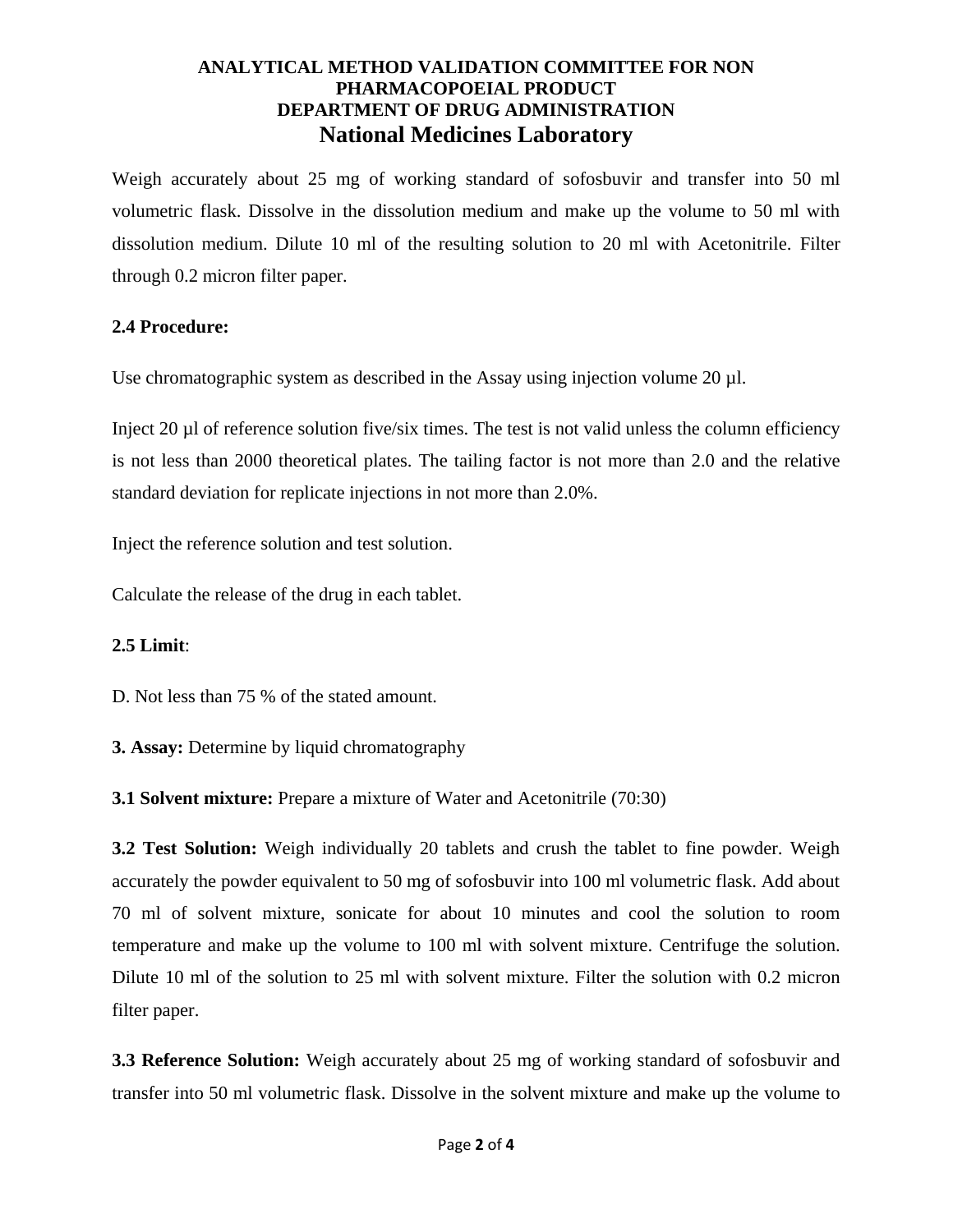50 ml with solvent mixture. Dilute 10 ml of the resulting solution to 25 ml with solvent mixture. Filter through 0.2 micron filter paper.

### **3.4 Chromatographic Condition:**

| Column:                    | $C18(150 \times 4.6 \text{ mm})$ |
|----------------------------|----------------------------------|
| <b>Flow rate:</b>          | $1.5$ ml/min                     |
| Wavelength:                | $263 \text{ nm}$                 |
| <b>Injection Volume:</b>   | $10 \mu l$                       |
| <b>Column Temperature:</b> | 30 °C                            |
| Detector:                  |                                  |

**Mobile Phase:**

**Mobile phase A:** Buffer:Acetonitrile (90:10)

**Mobile phase B:** Acetonitrile:IPA (80:20)

Mix Mobile phase A : Mobile phase B (80:20). Cool to room temperature and filter the solution through 0.2 micron filter paper using vacuum pump.

**Buffer:** Weigh accurately about 3.4 g potassium dihydrogen orthophosphate and 4.68 g Octane sulphonic acid salt and transfer in 1000 ml beaker. Add 500 ml of water and sonicate to dissolve. Dilute with water to 1000 ml and adjust the pH to 3.0 with orthophosphoric acid.

### **3.5 Procedure:**

Inject 10 ul of reference solution five/six times. The test is not valid unless the column efficiency is not less than 2000 theoretical plates. The tailing factor is not more than 2.0 and the relative standard deviation for replicate injections in not more than 2.0%.

Inject the reference solution and test solution.